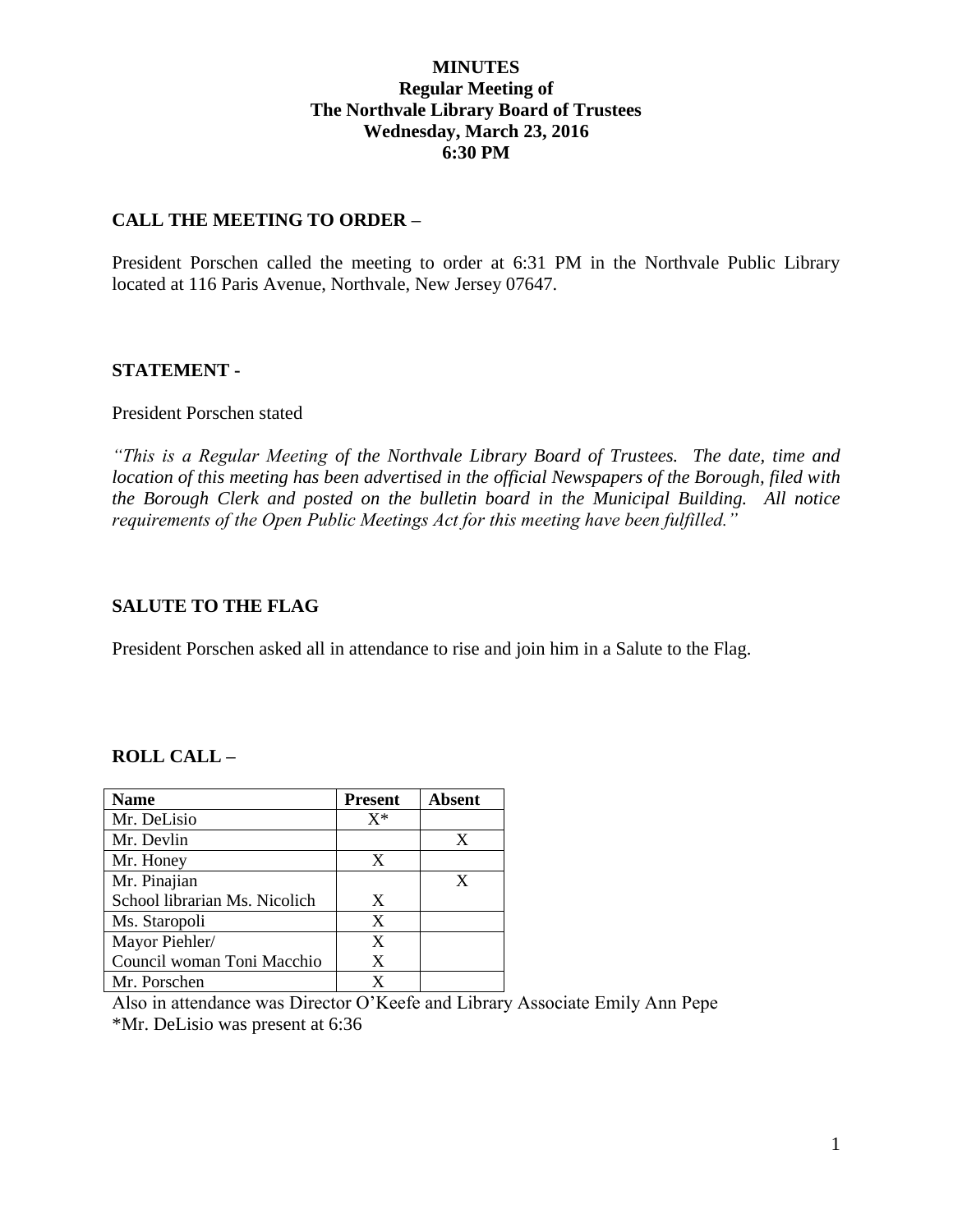#### **APPROVAL OF MINUTES**

Resolved to approve the minutes from the February 24, 2016 regular board meeting

The minutes were adopted on a roll call vote as follows:

| <b>Name</b>   | <b>ACTION</b> | <b>YES</b> | NO | <b>ABSENT</b> | <b>ABSTAIN</b> |
|---------------|---------------|------------|----|---------------|----------------|
| Mr. DeLisio   |               |            |    |               |                |
| Mr. Devlin    |               |            |    | X             |                |
| Mr. Honey     |               | X          |    |               |                |
| Mr. Pinajian  |               |            |    | X             |                |
| Ms. Nicolich  |               | X          |    |               |                |
| Ms. Staropoli |               | X          |    |               |                |
| Mayor Piehler |               | X          |    |               |                |
| Mr. Porschen  |               | X          |    |               |                |

# **GENERAL DISCUSSION –**

Audit - Mr. DeLisio has gotten in contact with Steve Wilcox about the annual audit. Mr. DeLisio will give all of the information to Ellen and she will follow up with Steve Wilcox for the annual audit.

Trustees' Training hours. Director O'Keefe will notify the board when a workshop becomes available. Some of the board members were interested in the webinars.

The Northvale Library Gazette through constant contact via email will go out once a week. You can sign up for it on the library website.

### **Director's Report**

Circulation Desk installation: desk now scheduled for the end of April. Staff meeting held on Wednesday, March 16. 7 out of 8 employees attended. The Library's Mission Statement is now posted on our website. Library Cards: we now have 1,097 patrons registered as of Wednesday, March 16, 2016 State Report was filed on March 15. This fulfills our requirement to receive State Aid Telephone system: installation is scheduled for last week of March Upcoming Meetings

- BCCLS Friends Committee @ Northvale, Monday, March 21, Ellen
- BCCLS System Council, Tuesday, March 22, Ellen
- NJLA Small Libraries Section, Tuesday, March 29, Ellen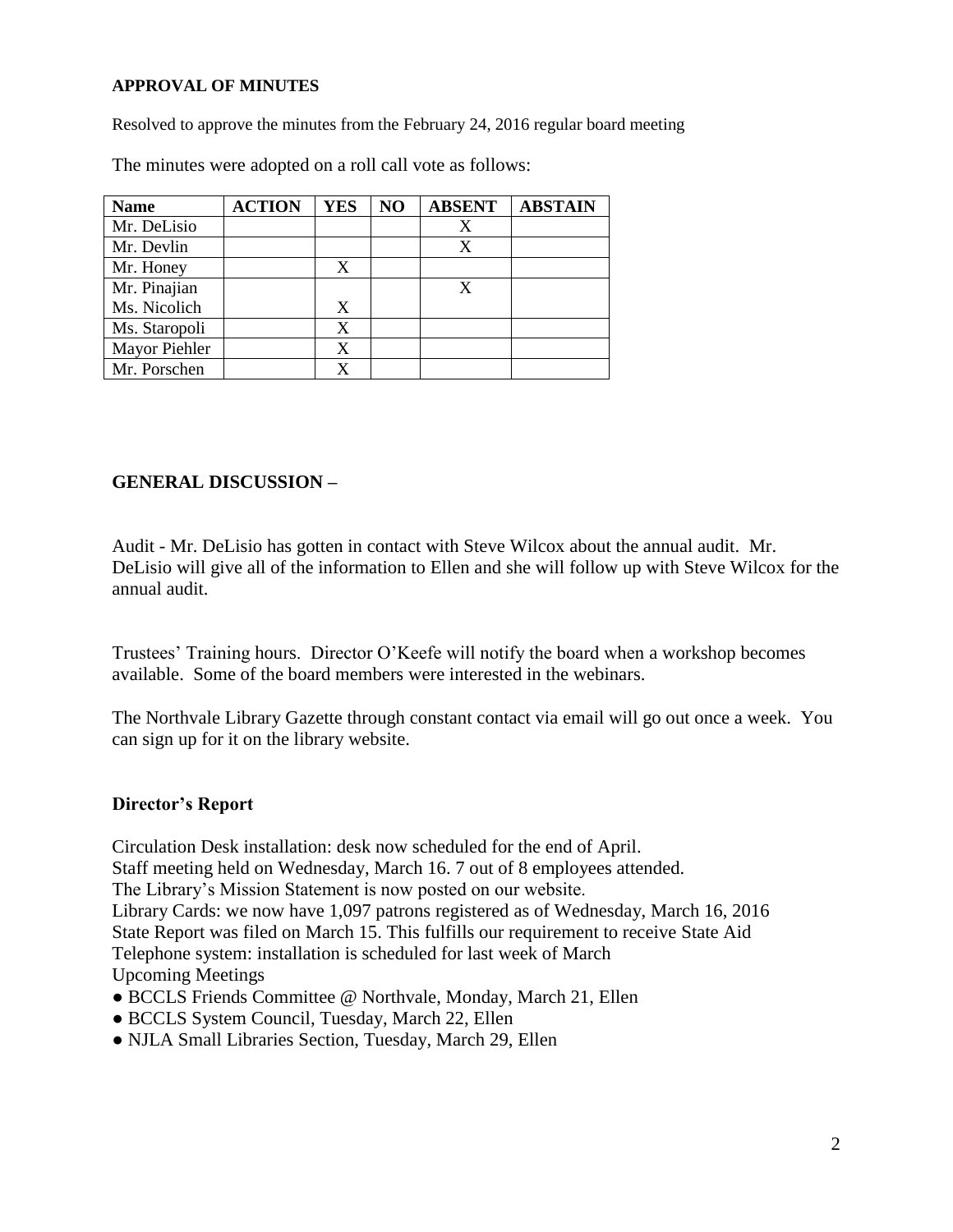# **Friends of the Library Report (**Kathy Brunet)

The Friends provided lunch for the staff on April  $12<sup>th</sup>$ . They will have another wine tasting on May 5<sup>th</sup>. They booked St. Anthony's for a book sale. You can drop off books May 31<sup>st</sup> through June 2<sup>nd</sup>. It will be open June 3,4 and 5. There will be a preview night for Friends members only on June 2nd .

The Board thanked the Friends of the Library for their donations of baked goods in celebration of the "week of Library Board of Trustees"

# **ROLL CALL VOTES**

Resolved to approve the claims list for the month of March in the amount of \$2,103.32

| The resolution was adopted on a roll can vote as follows. |               |     |    |               |                |
|-----------------------------------------------------------|---------------|-----|----|---------------|----------------|
| <b>Name</b>                                               | <b>ACTION</b> | YES | NO | <b>ABSENT</b> | <b>ABSTAIN</b> |
| Mr. DeLisio                                               | second        | X   |    |               |                |
| Mr. Devlin                                                |               |     |    | X             |                |
| Mr. Honey                                                 |               | X   |    |               |                |
| Ms. Nicolich                                              |               | X   |    |               |                |
| Ms. Staropoli                                             | motion        | X   |    |               |                |
| Mayor Piehler                                             |               | X   |    |               |                |
| Mr. Porschen                                              |               |     |    |               |                |

The resolution was adopted on a roll call vote as follows:

Resolved to approve the reimbursement for \$128.80 for supplies, mileage and tolls (director's training) to Director O'Keefe

| The resolution was adopted on a fon early tole as follows: |               |     |    |               |                |  |
|------------------------------------------------------------|---------------|-----|----|---------------|----------------|--|
| <b>Name</b>                                                | <b>ACTION</b> | YES | NO | <b>ABSENT</b> | <b>ABSTAIN</b> |  |
| Mr. DeLisio                                                | second        | X   |    |               |                |  |
| Mr. Devlin                                                 |               |     |    | X             |                |  |
| Mr. Honey                                                  |               | X   |    |               |                |  |
| Ms. Nicolich                                               |               | X   |    |               |                |  |
| Ms. Staropoli                                              |               | X   |    |               |                |  |
| Mayor Piehler                                              |               | X   |    |               |                |  |
| Mr. Porschen                                               | motion        | x   |    |               |                |  |

The resolution was adopted on a roll call vote as follows:

Resolved to approve a petty cash replenishment of \$50

| <b>Name</b>   | <b>ACTION</b> | YES | NO | <b>ABSENT</b> | <b>ABSTAIN</b> |
|---------------|---------------|-----|----|---------------|----------------|
| Mr. DeLisio   | motion        | X   |    |               |                |
| Mr. Devlin    |               |     |    | X             |                |
| Mr. Honey     |               | X   |    |               |                |
| Ms. Nicolich  |               | X   |    |               |                |
| Ms. Staropoli |               | X   |    |               |                |
| Mayor Piehler |               | x   |    |               |                |
| Mr. Porschen  | second        |     |    |               |                |

The resolution was adopted on a roll call vote as follows: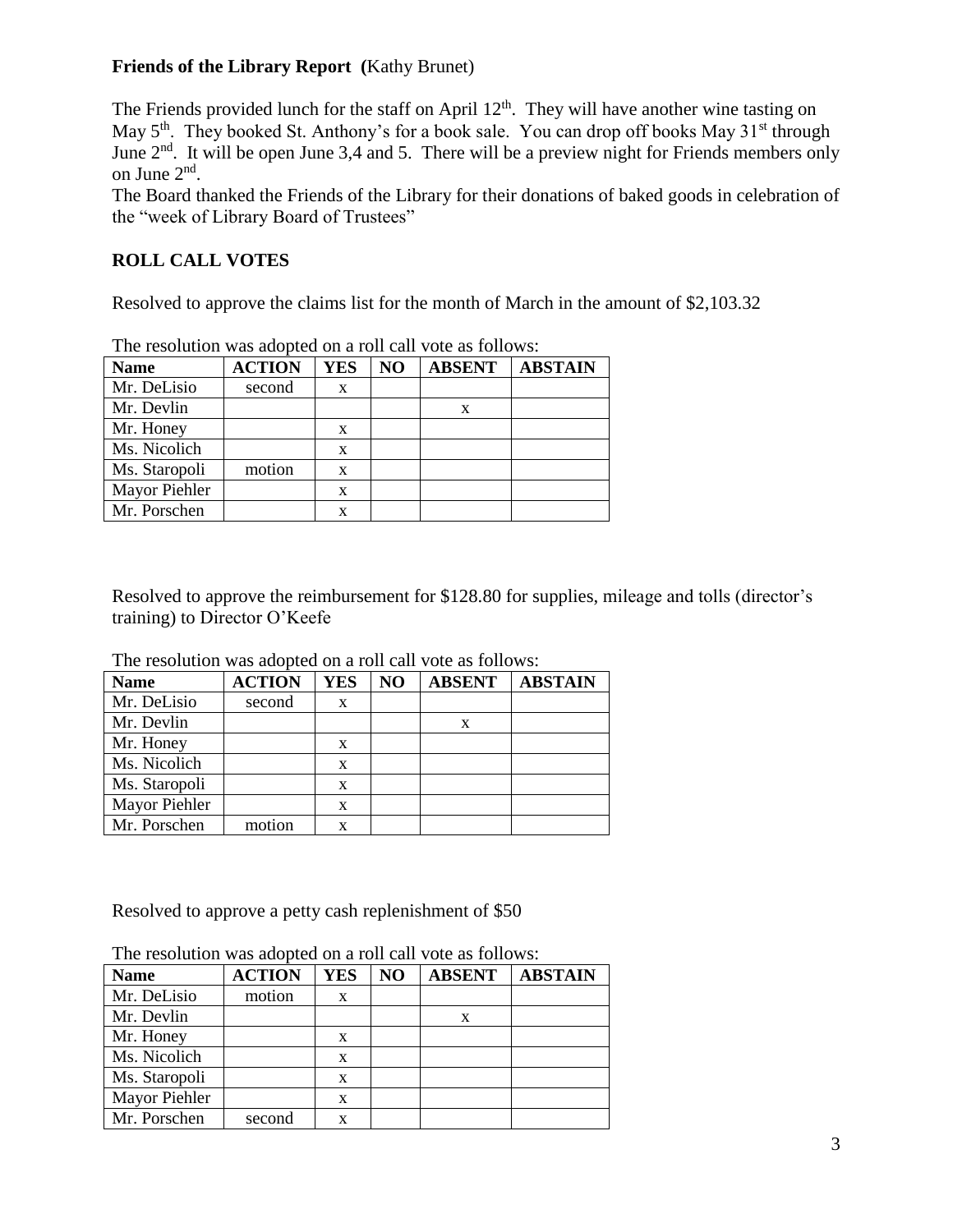Resolved to approve the Reconfiguration of the non-fiction room to create a programming area

- Move one bookshelf from non-fiction into children's: more fiction shelving is needed there
- Re-stack the remaining bookshelves: this will create more floor space
- Move the existing non-fiction table into staff room and swap out with existing oval table
- Purchase two new rectangular tables that have wheels (they can be locked down) and can be folded flat; this allows for mobility on a program day
- New chairs-for tables (current ones are unsafe)
- Purchase inexpensive privacy blinders that will screen off the Macs on program day
- Area carpet to roll out for audience seating on program day

| <b>Name</b>   | <b>ACTION</b> | <b>YES</b> | NO | <b>ABSENT</b> | <b>ABSTAIN</b> |
|---------------|---------------|------------|----|---------------|----------------|
| Mr. DeLisio   | second        | X          |    |               |                |
| Mr. Devlin    |               |            |    |               |                |
| Mr. Honey     |               | x          |    |               |                |
| Ms. Nicolich  |               | X          |    |               |                |
| Ms. Staropoli |               | X          |    |               |                |
| Mayor Piehler |               | x          |    |               |                |
| Mr. Porschen  | motion        |            |    |               |                |

#### The resolution was adopted on a roll call vote as follows:

Resolved to approve the authorization of Lou DeLisio and Tina Staropoli to sign checks for the Northvale Public Library along with James Honey and Ed Devlin

| <b>Name</b>   | <b>ACTION</b> | <b>YES</b> | N <sub>O</sub> | <b>ABSENT</b> | <b>ABSTAIN</b> |
|---------------|---------------|------------|----------------|---------------|----------------|
| Mr. DeLisio   |               | X          |                |               |                |
| Mr. Devlin    |               |            |                | X             |                |
| Mr. Honey     |               | X          |                |               |                |
| Ms. Nicolich  |               | X          |                |               |                |
| Ms. Staropoli | motion        | x          |                |               |                |
| Mayor Piehler |               | x          |                |               |                |
| Mr. Porschen  | second        | x          |                |               |                |

The resolution was adopted on a roll call vote as follows:

# **HEARING OF THE PUBLIC –**

President Porschen opened the meeting to the public at 7:12 PM

**Ms. Kathy Brunet – 417 Crest Drive** – suggested that we may want to have a fire truck come to the library for a special program.